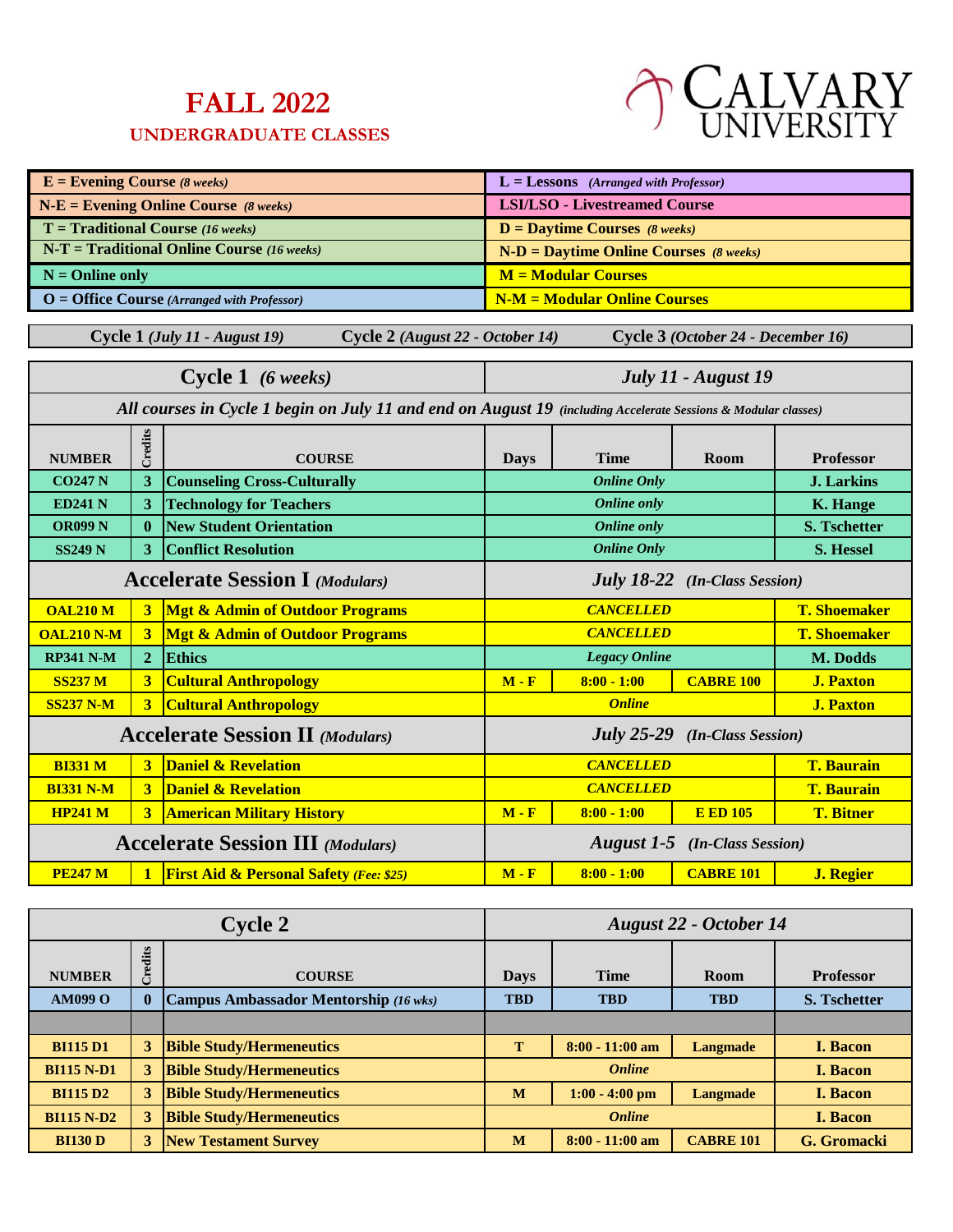| <b>BI130 N-D</b>   | 3                       | <b>New Testament Survey</b>                            |              | <b>Online</b>                     |                 | G. Gromacki          |
|--------------------|-------------------------|--------------------------------------------------------|--------------|-----------------------------------|-----------------|----------------------|
| <b>BI224 D</b>     | 3                       | <b>John</b>                                            | $\mathbf{R}$ | $8:00 - 11:00$ am                 | <b>E ED 116</b> | <b>T. Baurain</b>    |
| <b>BI224 N-D</b>   | 3                       | John                                                   |              | <b>Online</b>                     |                 | <b>T. Baurain</b>    |
| <b>BI499 O</b>     | $\mathbf{0}$            | Doctrinal Statement (16 wks)                           | <b>TBD</b>   | <b>TBD</b>                        | <b>TBD</b>      | <b>I. Bacon</b>      |
|                    |                         |                                                        |              |                                   |                 |                      |
| <b>BIOL100 T</b>   | 3                       | <b>Survey of Biological Science (16 wks)</b>           | T            | 8:00 - 11:00 am                   | <b>E ED 118</b> | C. Basel             |
| <b>BIOL100 N-T</b> | 3                       | <b>Survey of Biological Science (16 wks)</b>           |              | <b>Online</b>                     |                 | C. Basel             |
| <b>BIOL101 T</b>   | $\overline{2}$          | Survey of Biol Sci Lab (16 wks) (Fee: \$35)            | T            | 8:00 - 11:00 am                   | <b>E ED 118</b> | C. Basel             |
| <b>BIOL101 N</b>   | $\overline{2}$          | Survey of Biol Sci Lab (16 wks) (Fee: \$250)           |              | <b>Online Only</b>                |                 | C. Basel             |
| <b>BIOL145 N</b>   | 4                       | <b>General Biology II</b> (16 wks)                     |              | <b>Online Only</b>                |                 | L. Misener           |
| <b>BIOL146 N</b>   | $\mathbf 1$             | General Biology II Lab (16 wks) (Fee: App \$250)       |              | <b>Online Only</b>                |                 | <b>L. Misener</b>    |
|                    |                         |                                                        |              |                                   |                 |                      |
| <b>BL610 T</b>     | 3                       | <b>Hebrew I</b> $(16 \text{ wks})$                     | M            | $6:00 - 9:00$ pm                  | <b>E ED 120</b> | <b>J. Williamson</b> |
| <b>BL610 N-T</b>   | 3                       | Hebrew I (16 wks)                                      |              | <b>Online</b>                     |                 | J. Williamson        |
| <b>BL620 LSI</b>   | 3                       | $Greek I$ (16 wks) (livestream)                        | <b>TR</b>    | 6:00 - 7:30 pm                    | <b>E ED 109</b> | D. Goepfrich         |
| <b>BL620 N</b>     | 3                       | Greek I $(16 \text{ wks})$                             |              | <b>Online</b>                     |                 | D. Goepfrich         |
|                    |                         |                                                        |              |                                   |                 |                      |
| <b>BU220 D</b>     | 3                       | <b>Intro to Entrepreneurship</b>                       | $\bf{R}$     | $8:00 - 11:00$ am                 | <b>E ED 120</b> | <b>G. Washington</b> |
| <b>BU220 N-D</b>   | 3                       | <b>Intro to Entrepreneurship</b>                       |              | <b>Online</b>                     |                 | <b>G. Washington</b> |
|                    | 3                       | <b>Human Resource Management</b>                       |              |                                   |                 |                      |
| <b>BU250 D</b>     |                         |                                                        | M            | $1:00 - 4:00$ pm<br><b>Online</b> | <b>E ED 116</b> | <b>T. Haney</b>      |
| <b>BU250 N-D</b>   | 3                       | <b>Human Resource Management</b>                       |              |                                   |                 | <b>T. Haney</b>      |
| <b>BU449 O</b>     | 3                       | Senior Project (16 wks)                                | <b>TBD</b>   | <b>TBD</b>                        | <b>TBD</b>      | <b>G.</b> Washington |
| <b>BU449 N-O</b>   | 3                       | <b>Senior Project</b> (16 wks)                         |              | <b>Online</b>                     |                 | G. Washington        |
| <b>BU453 O</b>     | 3                       | <b>Bus Adm Internship</b> (Fee: \$250) (16 wks)        | <b>TBD</b>   | <b>TBD</b>                        | <b>TBD</b>      | <b>G. Washington</b> |
| <b>BU453 N-O</b>   | 3                       | <b>Bus Adm Internship</b> (Fee: \$250) (16 wks)        |              | <b>Online</b>                     |                 | G. Washington        |
|                    |                         |                                                        |              |                                   |                 |                      |
| <b>CHEM140 T</b>   | $\overline{\mathbf{4}}$ | <b>General Chemistry I (16 wks)</b>                    | W            | 8:00 - 11:00 am                   | <b>E ED 118</b> | <b>C.</b> Basel      |
| <b>CHEM140 N-T</b> | $\overline{\mathbf{4}}$ | <b>General Chemistry I (16 wks)</b>                    |              | <b>Online</b>                     |                 | <b>C.</b> Basel      |
| <b>CHEM141 N</b>   | 1                       | <b>General Chem I Lab</b> (16 wks) (Fee: approx \$300) |              | <b>Online Only</b>                |                 | C. Basel             |
|                    |                         |                                                        |              |                                   |                 |                      |
| <b>CM099 O1</b>    | $\bf{0}$                | <b>Practical Christian Ministry (16 wks)</b>           | <b>TBD</b>   | <b>TBD</b>                        | <b>TBD</b>      | D. Phillips          |
| <b>CM099 O2</b>    | $\bf{0}$                | <b>Practical Christian Ministry (16 wks)</b>           | <b>TBD</b>   | <b>TBD</b>                        | <b>TBD</b>      | D. Phillips          |
|                    |                         |                                                        |              |                                   |                 |                      |
| <b>CO342 D</b>     |                         | 3 Developing & Establishing Counseling Ctr             | $\mathbf M$  | $1:00 - 4:00$ pm                  | <b>E ED 118</b> | <b>J. Clark</b>      |
| <b>CO342 N-D</b>   | 3                       | <b>Developing &amp; Establishing Counseling Ctr</b>    |              | <b>Online</b>                     |                 | <b>J. Clark</b>      |
| <b>CO449 O</b>     | $\mathbf{3}$            | Counseling Project (16 wks)                            | <b>TBA</b>   | <b>TBA</b>                        | <b>TBA</b>      | L. Smith             |
| <b>CO449 N-O</b>   | 3                       | <b>Counseling Project (16 wks)</b>                     |              | <b>Online</b>                     |                 | L. Smith             |
| <b>CO453 O</b>     | 3                       | Counseling Internship (Fee: \$250) (16 wks)            | <b>TBA</b>   | <b>TBA</b>                        | <b>TBA</b>      | L. Smith             |
| <b>CO453 N-O</b>   | 3                       | Counseling Internship (Fee: \$250) (16 wks)            |              | <b>Online</b>                     |                 | L. Smith             |
|                    |                         |                                                        |              |                                   |                 |                      |
| <b>COM110 D1</b>   | 1                       | <b>Written Research Pract (Fee:\$25)</b>               | T            | $1:00 - 3:00$ pm                  | <b>E ED 103</b> | <b>Heath / Smith</b> |
| <b>COM110 E1</b>   | 1                       | <b>Written Research Pract (Fee:\$25)</b>               | M            | $6:00 - 8:00$ pm                  | <b>E ED 103</b> | <b>Heath / Smith</b> |
| <b>COM110 N1</b>   | 1                       | <b>Written Research Practicum</b>                      |              | <b>Online</b>                     |                 | <b>Heath / Smith</b> |
| <b>COM220 D</b>    | 3                       | <b>Oral Communication</b>                              | $\mathbf F$  | $8:00 - 11:00$ am                 | <b>E ED 105</b> | <b>M. Dodds</b>      |
| <b>COM220 N-D</b>  | 3                       | <b>Oral Communication</b>                              |              | <b>Online</b>                     |                 | M. Dodds             |
|                    |                         |                                                        |              |                                   |                 |                      |
| <b>ED190 D</b>     | 3                       | <b>Introduction to Education</b>                       | T            | $8:00 - 11:00$ am                 | <b>E ED 125</b> |                      |
|                    |                         |                                                        |              |                                   |                 | <b>K. Hange</b>      |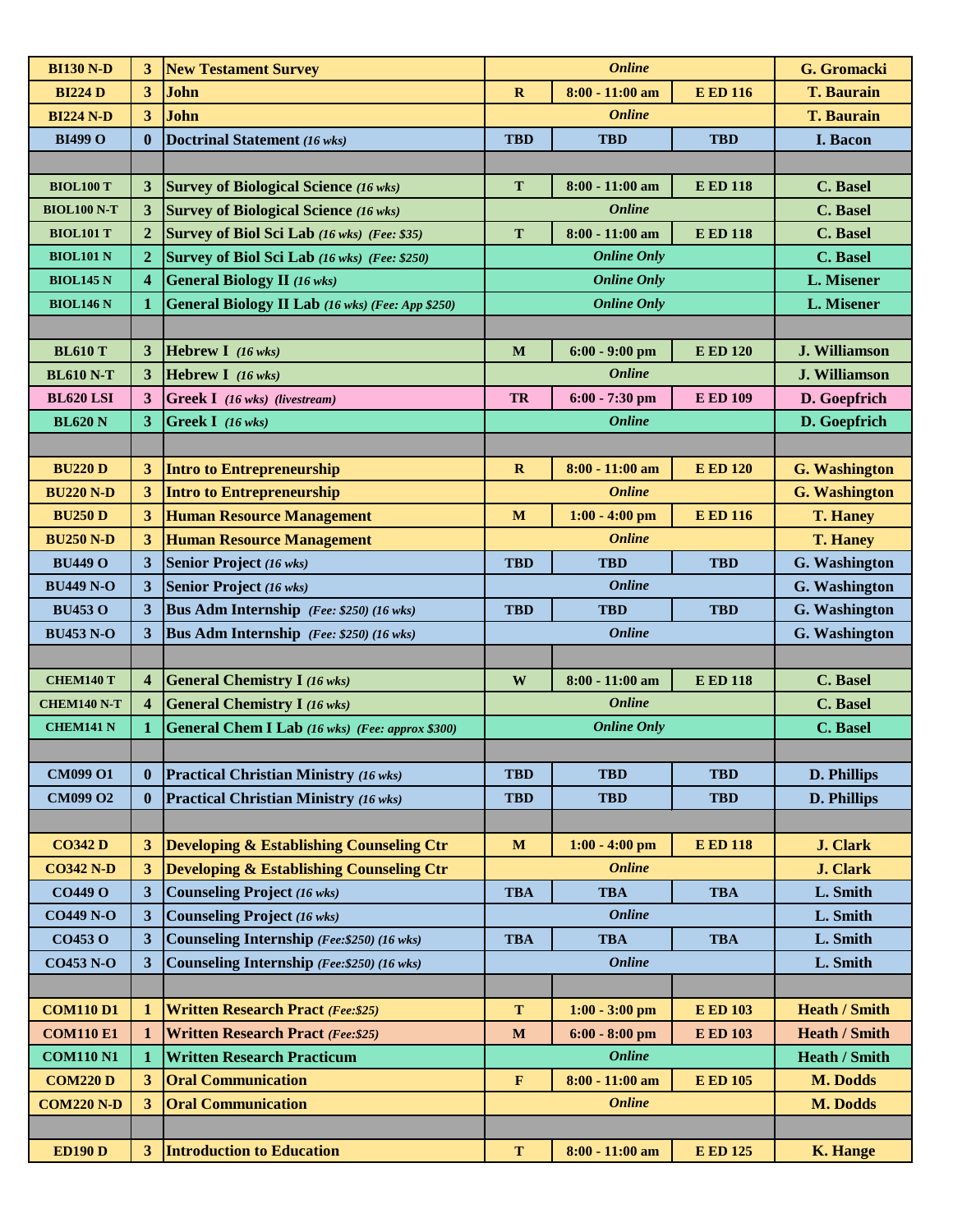| <b>ED190 N-D</b>  | 3                       | <b>Introduction to Education</b>                   |              | <b>Online</b>      |                  | <b>K. Hange</b>       |
|-------------------|-------------------------|----------------------------------------------------|--------------|--------------------|------------------|-----------------------|
| <b>ED335 T</b>    | 3 <sup>1</sup>          | Scientific Inquiry for Elementary (16 wks)         | W            | $1:00 - 4:00$ pm   | <b>E ED 125</b>  | M. Briggs             |
| <b>ED335 N-T</b>  | 3                       | <b>Scientific Inquiry for Elementary (16 wks)</b>  |              | <b>Online</b>      |                  | M. Briggs             |
| <b>ED340 T</b>    | 3 <sup>1</sup>          | <b>Teaching Elementary Social Studies (16 wks)</b> | $\mathbf R$  | 8:00 - 11:00 am    | <b>E ED 125</b>  | <b>K.</b> Hange       |
| <b>ED340 N-T</b>  | 3                       | <b>Teaching Elementary Social Studies (16 wks)</b> |              | <b>Online</b>      |                  | <b>K.</b> Hange       |
| <b>ED344 T</b>    | $\mathbf{3}$            | <b>Teaching Elementary Science (16 wks)</b>        | M            | 8:00 - 11:00 am    | <b>E ED 125</b>  | <b>K.</b> Hange       |
| <b>ED344 N-T</b>  | $\mathbf{3}$            | <b>Teaching Elementary Science (16 wks)</b>        |              | <b>Online</b>      |                  | <b>K.</b> Hange       |
| ED353 O           | 1                       | <b>Field Experience II</b> (16 wks)                | <b>TBA</b>   | <b>TBA</b>         | <b>TBA</b>       | <b>Briggs / Hange</b> |
| <b>ED353 N-O</b>  | $\mathbf{1}$            | <b>Field Experience II</b> (16 wks)                |              | <b>Online</b>      |                  | <b>Briggs / Hange</b> |
| <b>ED412 E</b>    | 3 <sup>1</sup>          | <b>Curriculum for ELL</b>                          | $\mathbf R$  | $6:00 - 9:00$ pm   | <b>E ED 105</b>  | K. Owen               |
| <b>ED412 N-E</b>  | 3 <sup>1</sup>          | <b>Curriculum for ELL</b>                          |              | <b>Online</b>      |                  | K. Owen               |
| <b>ED414 O</b>    | 3 <sup>2</sup>          | Clinical Experience w/ ELL (16 wks)                | <b>TBA</b>   | <b>TBA</b>         | <b>TBA</b>       | <b>T. Hange</b>       |
| <b>ED414 N-O</b>  | 3 <sup>2</sup>          | Clinical Experience w/ ELL (16 wks)                |              | <b>Online</b>      |                  | <b>T. Hange</b>       |
| <b>ED448 T</b>    | 3                       | Teaching in the Secondary School (16 wks)          | W            | $8:00 - 11:00$ am  | <b>E ED 125</b>  | M. Briggs             |
| <b>ED448 N-T</b>  | $\overline{\mathbf{3}}$ | Teaching in the Secondary School (16 wks)          |              | <b>Online</b>      |                  | M. Briggs             |
| <b>ED470 O</b>    | 8                       | Student Teaching (Fee: \$250; \$275) (16 wks)      | <b>TBA</b>   | <b>TBA</b>         | <b>TBA</b>       | <b>Briggs / Hange</b> |
|                   |                         |                                                    |              |                    |                  |                       |
| <b>EN100 T</b>    | $\boldsymbol{2}$        | <b>Introduction to Composition (16 wks)</b>        | T            | $1:00 - 3:15$ pm   | <b>E ED 105</b>  | V. Piercey            |
| <b>EN100 N-T</b>  | $\overline{2}$          | <b>Introduction to Composition (16 wks)</b>        |              | <b>Online</b>      |                  | V. Piercey            |
| <b>EN112 T1</b>   | 3                       | <b>Composition I</b><br>$(16 \text{ wks})$         | $\mathbf W$  | $1:00 - 4:00$ pm   | Conf C           | K. Owen               |
| <b>EN112 N-T1</b> | 3                       | <b>Composition I</b><br>$(16 \text{ wks})$         |              | <b>Online</b>      |                  | K. Owen               |
| <b>EN112 T2</b>   | 3 <sup>1</sup>          | <b>Composition I</b><br>$(16 \text{ wks})$         | $\mathbf R$  | $8:00 - 11:00$ am  | Conf C           | <b>T. Hange</b>       |
| <b>EN112 N-T2</b> | $\mathbf{3}$            | <b>Composition I</b><br>$(16 \text{ wks})$         |              | <b>Online</b>      |                  | <b>T. Hange</b>       |
| <b>EN112 T3</b>   | 3                       | <b>Composition I</b><br>$(16 \text{ wks})$         | M            | $1:00 - 4:00$ pm   | Conf C           | V. Piercey            |
| <b>EN112 N-T3</b> | 3                       | <b>Composition I</b><br>$(16 \text{ wks})$         |              | <b>Online</b>      |                  | V. Piercey            |
| <b>EN113 T</b>    | 3                       | <b>Composition II</b> (16 wks)                     | W            | $8:00 - 11:00$ am  | <b>E ED 105</b>  | <b>T. Hange</b>       |
| <b>EN113 N-T</b>  | $\mathbf{3}$            | <b>Composition II</b> (16 wks)                     |              | <b>Online</b>      |                  | T. Hange              |
| <b>EN212 D</b>    | 3                       | <b>Introduction to Short Fiction</b>               | M            | $8:00 - 11:00$ am  | <b>E ED 116</b>  | <b>T. Hange</b>       |
| <b>EN212 N-D</b>  | 3 <sup>1</sup>          | <b>Introduction to Short Fiction</b>               |              | <b>Online</b>      |                  | <b>T. Hange</b>       |
| <b>EN411 LG</b>   | 3 <sup>1</sup>          | <b>Rhetoric</b> (16 wks) (Limit 4)                 |              | <b>Online Only</b> |                  | <b>STAFF</b>          |
|                   |                         |                                                    |              |                    |                  |                       |
| <b>EX264 O</b>    | 3 <sup>2</sup>          | Portfolio (16 wks)                                 | <b>TBA</b>   | <b>TBA</b>         | <b>TBA</b>       | <b>T. Haney</b>       |
| <b>EX264 N-O</b>  | 3 <sup>1</sup>          | <b>Portfolio</b> $(16 \text{ wks})$                |              | <b>Online</b>      |                  | <b>T. Haney</b>       |
|                   |                         |                                                    |              |                    |                  |                       |
| <b>HP236D</b>     | 3 <sup>1</sup>          | <b>Church History</b>                              | $\mathbf{F}$ | $8:00 - 11:00$ am  | Conf C           | <b>T. Bitner</b>      |
| <b>HP236 N-D</b>  | 3                       | <b>Church History</b>                              |              | <b>Online</b>      |                  | <b>T. Bitner</b>      |
| <b>HP392 N</b>    | 3 <sup>1</sup>          | <b>Medieval History</b>                            |              | <b>Online Only</b> |                  | <b>T. Bitner</b>      |
|                   |                         |                                                    |              |                    |                  |                       |
| <b>IC111 D</b>    | 3                       | <b>Introduction to Christian Missions</b>          | $\mathbf{F}$ | $8:00 - 11:00$ am  | <b>CABRE 101</b> | <b>J. Paxton</b>      |
| <b>IC111 N-D</b>  | 3                       | <b>Introduction to Christian Missions</b>          |              | <b>Online</b>      |                  | <b>J. Paxton</b>      |
| <b>IC303 D</b>    | 3 <sup>1</sup>          | <b>Theology of Missions</b>                        | T            | $8:00 - 11:00$ am  | <b>CABRE 100</b> | <b>J. Paxton</b>      |
| <b>IC303 N-D</b>  | 3                       | <b>Theology of Missions</b>                        |              | <b>Online</b>      |                  | <b>J. Paxton</b>      |
| <b>IC332 O</b>    | 3                       | <b>Practical Fieldwork</b> (16 wks)                | <b>TBA</b>   | <b>TBA</b>         | <b>TBA</b>       | <b>J. Paxton</b>      |
| <b>IC332 N-O</b>  | 3 <sup>1</sup>          | <b>Practical Fieldwork</b> (16 wks)                |              | <b>Online</b>      |                  | <b>J. Paxton</b>      |
| <b>IC361 O</b>    | 3 <sup>1</sup>          | Methods I (Fee: \$600 to Mission) (16 wks)         | <b>TBA</b>   | <b>TBA</b>         | <b>TBA</b>       | <b>J. Paxton</b>      |
| <b>IC361 N-O</b>  | 3 <sup>1</sup>          | Methods I (Fee: \$600 to Mission) (16 wks)         |              | <b>Online</b>      |                  | <b>J. Paxton</b>      |
| <b>IC362 O</b>    | $\overline{3}$          | Methods II (Fee: \$600 to Mission) (16 wks)        | <b>TBA</b>   | <b>TBA</b>         | <b>TBA</b>       | <b>J. Paxton</b>      |
|                   |                         |                                                    |              |                    |                  |                       |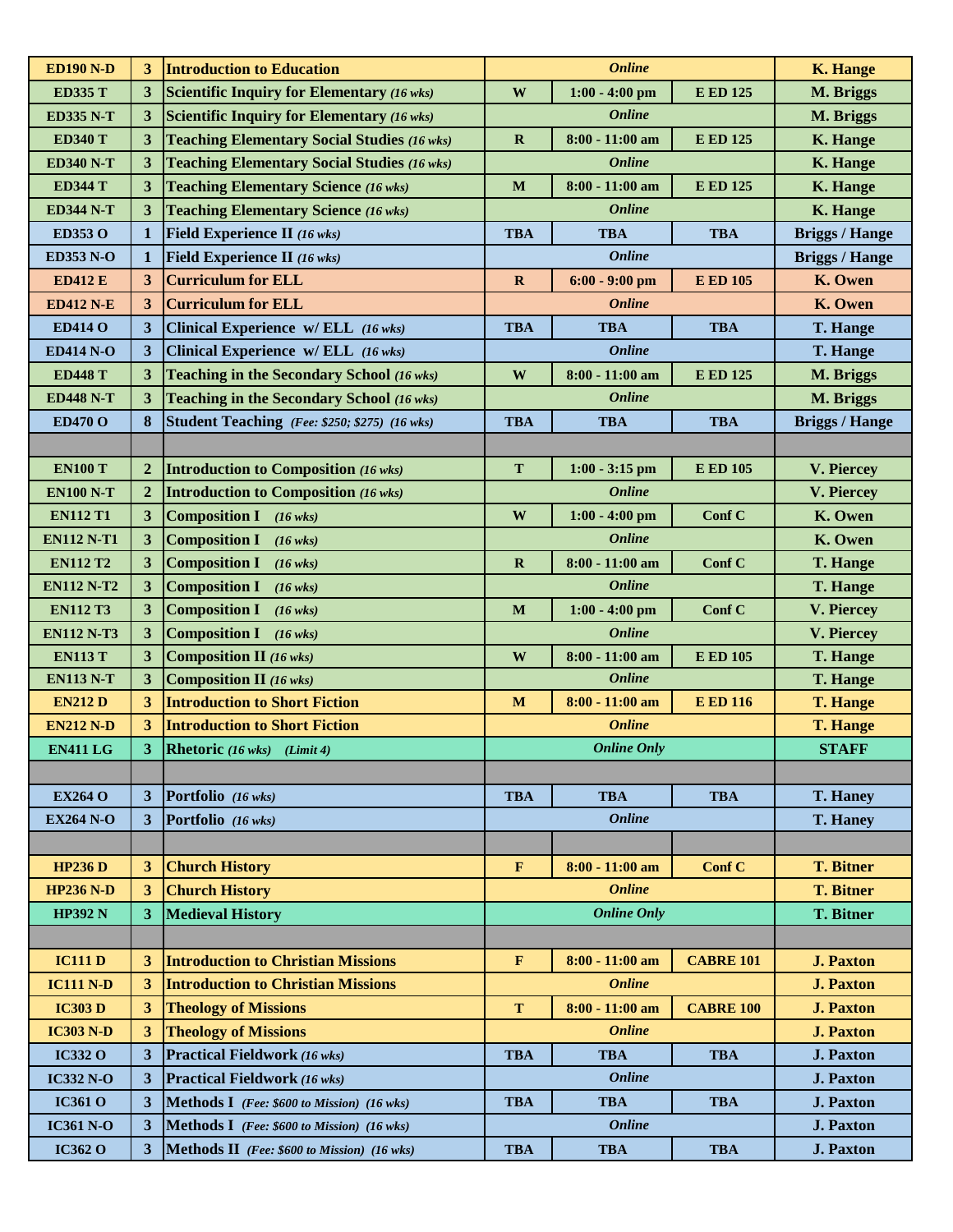| <b>IC362 N-O</b> | 3                       | <b>Methods II</b> (Fee: \$600 to Mission) (16 wks)  |               | <b>Online</b>        | <b>J. Paxton</b> |                       |
|------------------|-------------------------|-----------------------------------------------------|---------------|----------------------|------------------|-----------------------|
| <b>IC363 O</b>   | 3                       | <b>Methods III</b> (Fee: \$600 to Mission) (16 wks) | <b>TBA</b>    | <b>TBA</b>           | <b>TBA</b>       | <b>J. Paxton</b>      |
| <b>IC363 N-O</b> | 3                       | Methods III (Fee: \$600 to Mission) (16 wks)        |               | <b>Online</b>        |                  | <b>J. Paxton</b>      |
| <b>IC364 O</b>   | 3                       | <b>Methods IV</b> (Fee: \$600 to Mission) (16 wks)  | <b>TBA</b>    | <b>TBA</b>           | <b>TBA</b>       | <b>J. Paxton</b>      |
| <b>IC364 N-O</b> | 3                       | <b>Methods IV</b> (Fee: \$600 to Mission) (16 wks)  |               | <b>Online</b>        |                  | <b>J. Paxton</b>      |
| <b>IC406 O</b>   | 3                       | Area Study (16 wks)                                 | <b>TBA</b>    | <b>TBA</b>           | <b>TBA</b>       | <b>J. Paxton</b>      |
| <b>IC406 N-O</b> | 3                       | Area Study (16 wks)                                 |               | <b>Online</b>        |                  | <b>J. Paxton</b>      |
| <b>IC453 O</b>   | $\mathbf{3}$            | Intercultural Internship (Fee: \$250) (16 wks)      | <b>TBA</b>    | <b>TBA</b>           | <b>TBA</b>       | <b>J. Paxton</b>      |
| <b>IC453 N-O</b> | $\mathbf{3}$            | Intercultural Internship (Fee: \$250) (16 wks)      |               | <b>Online</b>        |                  | <b>J. Paxton</b>      |
| IC459O           | 3                       | Senior Seminar - Intercultural St (16 wks)          | <b>TBA</b>    | <b>TBA</b>           | <b>TBA</b>       | <b>J. Paxton</b>      |
| <b>IC459 N-O</b> | $\mathbf{3}$            | Senior Seminar - Intercultural St (16 wks)          |               | <b>Online</b>        |                  | <b>J. Paxton</b>      |
|                  |                         |                                                     |               |                      |                  |                       |
| <b>MA000 N</b>   | $\bf{0}$                | <b>Math Placement Test</b>                          |               | <b>Online only</b>   |                  | J. Briggs             |
| <b>MA100 LSI</b> | $\mathbf{3}$            | <b>College Mathematics I (16 wks)</b>               |               | <b>CANCELLED</b>     |                  | K. Bricker            |
| <b>MA100 N-T</b> | 3                       | <b>College Mathematics I (16 wks)</b>               |               | <b>CANCELLED</b>     |                  | <b>K.</b> Bricker     |
| <b>MA110 T</b>   | 3                       | <b>Intermediate Algebra</b> (16 wks)                | T             | 8:00 - 11:00 am      | <b>E ED 120</b>  | J. Briggs             |
| <b>MA110 N-T</b> | $\mathbf{3}$            | Intermediate Algebra (16 wks)                       |               | <b>Online</b>        |                  | J. Briggs             |
| <b>MA140 LSI</b> | 3                       | Precalculus (16 wks)                                | $\mathbf R$   | $6:00 - 9:00$ pm     | <b>E ED 129</b>  | <b>K.</b> Bricker     |
| <b>MA140 N</b>   | 3 <sup>1</sup>          | Precalculus (16 wks)                                |               | <b>Online</b>        |                  | K. Bricker            |
|                  |                         |                                                     |               |                      |                  |                       |
| <b>MS361 O</b>   | $\mathbf{3}$            | <b>Methods I</b> (Fee: $$600$ to Mission) (16 wks)  | <b>TBA</b>    | <b>TBA</b>           | <b>TBA</b>       | S. LePage             |
| <b>MS361 N-O</b> | 3                       | <b>Methods I</b> (Fee: \$600 to Mission) (16 wks)   |               | <b>Online</b>        |                  | S. LePage             |
| <b>MS453 O</b>   | 3                       | Min Studies Internship (Fee: \$250) (16 wks)        | <b>TBA</b>    | <b>TBA</b>           | <b>TBA</b>       | S. LePage             |
| <b>MS453 N-O</b> | 3                       | Min Studies Internship (Fee: \$250) (16 wks)        |               | <b>Online</b>        |                  | S. LePage             |
|                  |                         |                                                     |               |                      |                  |                       |
| <b>MU110 N</b>   | 3                       | <b>Music Appreciation</b>                           |               | <b>Online only</b>   |                  | H. An                 |
| <b>MU120 T</b>   | $\overline{2}$          | Diction (16 wks)                                    | T             | $1:00 - 2:30$        | <b>Chorale</b>   | <b>U.</b> Christopher |
| <b>MU120 N-T</b> | $\overline{2}$          | Diction (16 wks)                                    |               | <i><b>Online</b></i> |                  | <b>U.</b> Christopher |
| <b>MU201 T</b>   |                         | <b>1-3 Special Projects</b>                         | <b>TBA</b>    | <b>TBA</b>           | <b>TBA</b>       | H. An                 |
| <b>MU201 N-T</b> |                         | 1-3 Special Projects                                |               | <b>Online</b>        |                  | H. An                 |
| <b>MU213 - D</b> | 3                       | <b>Music Technology</b>                             | $\mathbf{F}$  | $11:00 - 2:00$ pm    | <b>Chorale</b>   | J. Schell             |
| <b>MU222 T</b>   | $\overline{\mathbf{4}}$ | <b>Music Theory II</b> (16 wks)                     | $\mathbf{MW}$ | 8:00 - 10:00 am      | <b>Chorale</b>   | I. Guthrie            |
| <b>MU222 N-T</b> | $\overline{\mathbf{4}}$ | <b>Music Theory II</b> (16 wks)                     |               | <b>Online</b>        |                  | I. Guthrie            |
| <b>MU337 T</b>   | $\mathbf{3}$            | Music History & Literature I (16 wks)               | $\mathbf R$   | 8:00 - 11:00 am      | <b>E ED 109</b>  | I. Guthrie            |
| <b>MU337 N-T</b> | 3                       | <b>Music History &amp; Literature I (16 wks)</b>    |               | <b>Online</b>        |                  | I. Guthrie            |
| <b>MU443D</b>    | $\overline{2}$          | <b>Music Philosophy &amp; Leadership</b>            | W             | $1:00 - 3:15$ pm     | <b>E ED 109</b>  | <b>I.</b> Guthrie     |
| <b>MU443 N-D</b> | $\overline{2}$          | <b>Music Philosophy &amp; Leadership</b>            |               | <b>Online</b>        |                  | I. Guthrie            |
| <b>MU449 O</b>   | 3                       | WA Internship (Fee: \$250) (16 wks)                 | <b>TBA</b>    | <b>TBA</b>           | <b>TBA</b>       | H. An                 |
| <b>MU449 N-O</b> | $\mathbf{3}$            | WA Internship (Fee: \$250) (16 wks)                 |               | <b>Online</b>        |                  | H. An                 |
| <b>MU456 O</b>   | $\mathbf 1$             | <b>WA/YM Field Experience</b> (16 wks)              | <b>TBA</b>    | <b>TBA</b>           | <b>TBA</b>       | H. An                 |
| <b>MU456 N-O</b> | 1                       | <b>WA/YM Field Experience</b> (16 wks)              |               | <b>Online</b>        |                  | H. An                 |
| MUCC T           | $\mathbf 1$             | Chorale (16 wks)                                    | $\mathbf M$   | $6:00 - 9:00$ pm     | <b>Chorale</b>   | J. Schell             |
| <b>MUCC N-T</b>  | $\bf{1}$                | Chorale (16 wks)                                    |               | <b>Online</b>        |                  | J. Schell             |
|                  |                         |                                                     |               |                      |                  |                       |
| <b>MUGRO</b>     | $\bf{0}$                | <b>General Recital</b> (16 wks)                     | T             | $11:05 - 12:00$      | <b>Chorale</b>   | H. An                 |
| <b>MUGR N-O</b>  | $\bf{0}$                | <b>General Recital</b> (16 wks)                     |               | <b>Online</b>        |                  | H. An                 |
| <b>MUG 150</b>   |                         | 1-2 Group Guitar Lessons $(16 \text{ wks})$         | <b>TBA</b>    | <b>TBA</b>           | <b>TBA</b>       | A. Lovisone           |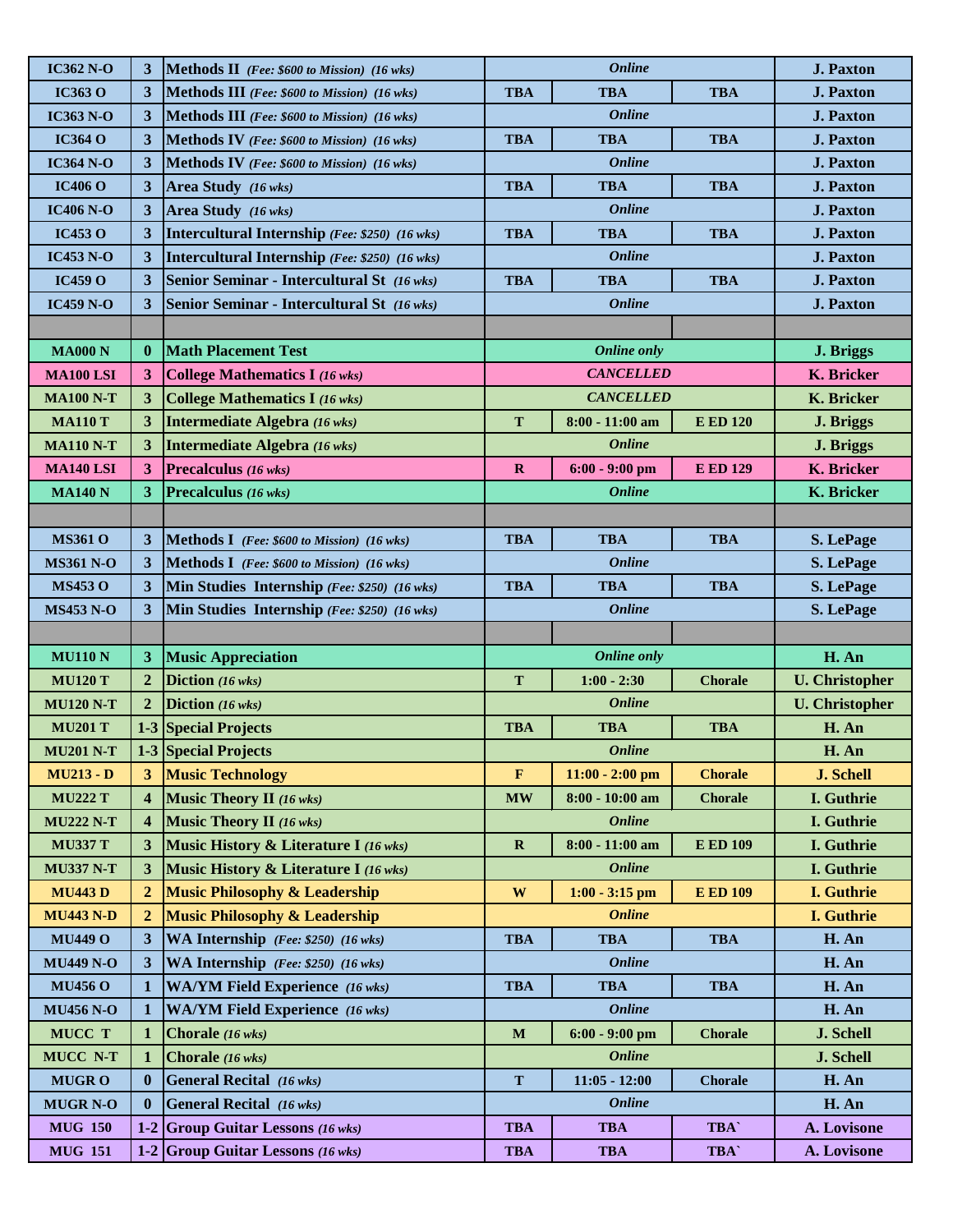| <b>MUKPO</b>      | $\bf{0}$                | <b>Keyboard Proficiency</b> (16 wks)                   | <b>TBA</b>   | <b>TBA</b>           | <b>TBA</b>       | <b>U.</b> Christopher |
|-------------------|-------------------------|--------------------------------------------------------|--------------|----------------------|------------------|-----------------------|
| <b>MUKP N-O</b>   | $\bf{0}$                | <b>Keyboard Proficiency</b> (16 wks)                   |              | <b>Online</b>        |                  | <b>U.</b> Christopher |
| <b>MUL</b>        |                         | 1-2 Applied Lessons (16 wks) (Fee: $$125/hr$ )         | <b>TBA</b>   | <b>TBA</b>           | <b>TBA</b>       | <b>STAFF</b>          |
| <b>MUMCT</b>      |                         | 0.5 Masterworks Chorus $(16 \text{ wks})$              | M            | $6:00 - 9:00$ pm     | <b>Chorale</b>   | J. Schell             |
| <b>MUMC N-T</b>   |                         | <b>0.5 Masterworks Chorus</b> (16 wks)                 |              | <i><b>Online</b></i> |                  | J. Schell             |
| <b>MUMTO</b>      | $\mathbf{1}$            | Music Team (16 wks)                                    | <b>TBA</b>   | <b>TBA</b>           | <b>TBA</b>       | H. An                 |
| <b>MUMT N-O</b>   | 1                       | Music Team (16 wks)                                    |              | <b>Online</b>        |                  | H. An                 |
| <b>MUP 150</b>    |                         | 1-2 Group Piano Lessons $(16 \text{ wks})$ (Fee: \$30) | <b>TBA</b>   | <b>TBA</b>           | <b>TBA</b>       | D. Peycke             |
| <b>MUP 151</b>    |                         | 1-2 Group Piano Lessons (16 wks) (Fee: \$30)           | <b>TBA</b>   | <b>TBA</b>           | <b>TBA</b>       | D. Peycke             |
| <b>MUPB T</b>     | $\mathbf 1$             | <b>Praise Band</b> (16 wks)                            | ${\bf F}$    | $1:00 - 4:00$ pm     | <b>Chapel</b>    | J. Schell             |
| <b>MUPB N</b>     | $\mathbf 1$             | <b>Praise Band</b> (16 wks)                            |              | <b>Online only</b>   |                  | D. Peycke             |
| <b>MURA O</b>     | $\mathbf 1$             | <b>Sr Recital</b> (Accomp Fee: \$200) (16 wks)         | <b>TBA</b>   | <b>TBA</b>           | <b>TBA</b>       | <b>STAFF</b>          |
| <b>MURNO</b>      | $\mathbf 1$             | Senior Recital (No Accompanist) (16 wks)               | <b>TBA</b>   | <b>TBA</b>           | <b>TBA</b>       | <b>STAFF</b>          |
| <b>MUV 150</b>    |                         | 1-2 Group Voice Lessons (16 wks) (Fee: \$30)           | <b>TBA</b>   | <b>TBA</b>           | <b>TBA</b>       | <b>B. Hill</b>        |
| <b>MUV 151</b>    |                         | 1-2 Group Voice Lessons (16 wks) (Fee: \$30)           | <b>TBA</b>   | <b>TBA</b>           | <b>TBA</b>       | <b>B. Hill</b>        |
| <b>MUVL</b>       |                         | 1-2 Applied Voice (16 wks) (Fee: \$125/hr/\$75/hr acc) | <b>TBA</b>   | <b>TBA</b>           | <b>TBA</b>       | <b>STAFF</b>          |
|                   |                         |                                                        |              |                      |                  |                       |
| <b>NLI099 O1</b>  | $\bf{0}$                | <b>Nikao Leadership Meeting (16 wks)</b>               | $\mathbf R$  | $11:00 - 12:15$      | <b>SLC</b>       | J. Regier             |
| <b>NLI099 O2</b>  | $\bf{0}$                | Nikao Leadership Meeting (16 wks)                      | $\mathbf R$  | $11:00 - 12:15$      | <b>CABRE 103</b> | <b>M. Sanders</b>     |
| <b>NLI099 O3</b>  | $\bf{0}$                | <b>Nikao Leadership Meeting (16 wks)</b>               | $\mathbf R$  | $4:15 - 5:30$        | <b>SLC</b>       | J. Prodoehl           |
| <b>NLI099 O4</b>  | $\bf{0}$                | <b>Nikao Leadership Meeting (16 wks)</b>               | $\mathbf R$  | $4:15 - 5:30$        | <b>CABRE 103</b> | L. David              |
|                   |                         |                                                        |              |                      |                  |                       |
| <b>OAL215 M</b>   | $\mathbf{1}$            | <b>Swift Water</b> (2 weekends TBD)                    | <b>RFS</b>   | <b>TBA</b>           | <b>TBA</b>       | <b>T</b> Shoemaker    |
|                   |                         |                                                        |              |                      |                  |                       |
| <b>OL235 E</b>    | $\overline{\mathbf{3}}$ | <b>Organizational Behavior</b>                         | T            | $6:00 - 9:00$ pm     | <b>E ED 105</b>  | <b>G.</b> Washington  |
| <b>OL235 N-E</b>  | 3                       | <b>Organizational Behavior</b>                         |              | <b>Online</b>        |                  | <b>G.</b> Washington  |
|                   |                         |                                                        |              |                      |                  |                       |
| <b>OR099 N</b>    | $\bf{0}$                | <b>New Student Orientation</b>                         |              | <b>Online only</b>   |                  | <b>S. Tschetter</b>   |
|                   |                         |                                                        |              |                      |                  |                       |
| <b>PE110 D1</b>   | $\mathbf{1}$            | <b>Lifetime Fitness</b>                                | $\mathbf{R}$ | $1:00 - 2:30$ pm     | <b>E ED 116</b>  | <b>T. Shoemaker</b>   |
| <b>PE110 N-D1</b> | 1                       | <b>Lifetime Fitness</b>                                |              | <b>Online</b>        |                  | <b>T. Shoemaker</b>   |
| <b>PE222D</b>     | $\mathbf{1}$            | Golf                                                   | T            | $1:00 - 2:30$ pm     | Gym              | <b>M. Sanders</b>     |
| <b>PE225 O</b>    | $\mathbf{1}$            | Varsity Sports (16 wks)                                | <b>TBA</b>   | <b>TBA</b>           | <b>TBA</b>       | <b>Coaches</b>        |
|                   |                         |                                                        |              |                      |                  |                       |
| <b>PM331 T</b>    | 3                       | <b>Expository Preaching I (16 wks)</b>                 | $\mathbf R$  | $6:00 - 9:00$ pm     | <b>E ED 118</b>  | M. Dodds              |
| <b>PM331 N-T</b>  | 3 <sup>1</sup>          | <b>Expository Preaching I (16 wks)</b>                 |              | <b>Online</b>        |                  | M. Dodds              |
| <b>PM453 O</b>    | 3 <sup>1</sup>          | Pastoral Internship (Fee: \$250) (16 wks)              | <b>TBA</b>   | <b>TBA</b>           | <b>TBA</b>       | S. LePage             |
| <b>PM453 N-O</b>  | 3                       | Pastoral Internship (Fee: \$250) (16 wks)              |              | <b>Online</b>        |                  | S. LePage             |
| <b>PM459 O</b>    | 3                       | <b>Senior Seminar</b> (16 wks)                         | <b>TBA</b>   | <b>TBA</b>           | <b>TBA</b>       | S. LePage             |
| <b>PM459 N-O</b>  | 3 <sup>1</sup>          | <b>Senior Seminar</b> (16 wks)                         |              | <b>Online</b>        |                  | S. LePage             |
|                   |                         |                                                        |              |                      |                  |                       |
| <b>PSY210 D</b>   | 3 <sup>1</sup>          | Social Psychology & the Biblical Worldview             | $\mathbf T$  | 8:00 - 11:00 am      | <b>E ED 116</b>  | L. Smith              |
| <b>PSY210 N-D</b> | 3 <sup>1</sup>          | Social Psychology & the Biblical Worldview             |              | <b>Online</b>        |                  | L. Smith              |
|                   |                         |                                                        |              |                      |                  |                       |
| <b>RP100 D</b>    | 1                       | <b>Developing a Biblical Worldview</b>                 | $\mathbf R$  | $1:00 - 2:30$ pm     | Conf C           | <b>I. Bacon</b>       |
| <b>RP100 N-D</b>  | $\mathbf 1$             | <b>Developing a Biblical Worldview</b>                 |              | <b>Online</b>        |                  | <b>I. Bacon</b>       |
| <b>RP445D</b>     | $\mathbf 1$             | <b>Great Christian Thinkers</b>                        | $\mathbf R$  | $1:00 - 2:30$ pm     | <b>E ED 105</b>  | M. Dodds              |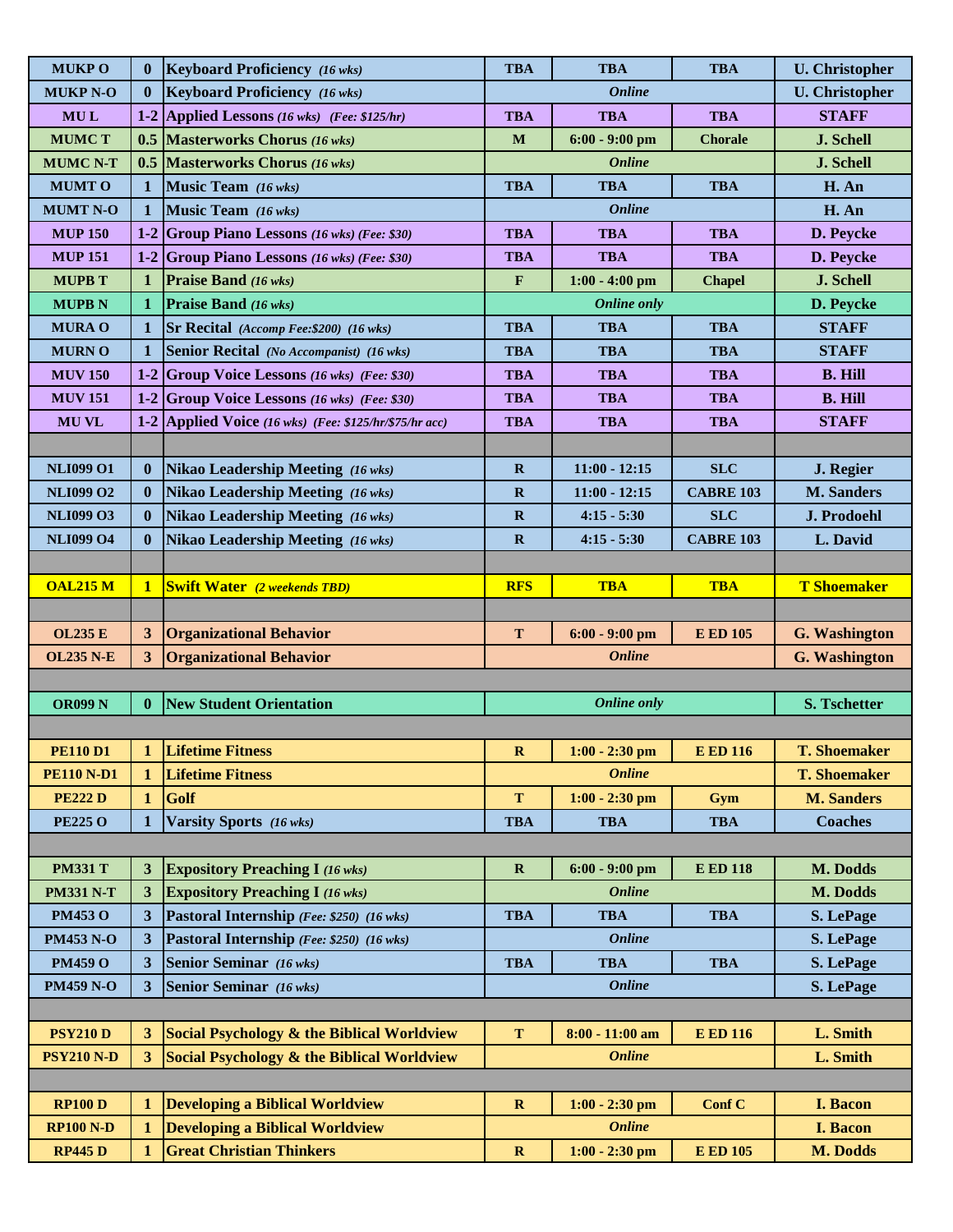| <b>RP445N-D</b>   | $\mathbf{1}$            | <b>Great Christian Thinkers</b>                   | <b>Online</b> |                   |                  | M. Dodds            |
|-------------------|-------------------------|---------------------------------------------------|---------------|-------------------|------------------|---------------------|
|                   |                         |                                                   |               |                   |                  |                     |
| <b>SM401 D</b>    | $\overline{3}$          | <b>Sports Law &amp; Ethics</b>                    | $\mathbf{M}$  | $1:00 - 4:00$     | <b>E ED 120</b>  | <b>T. Shoemaker</b> |
| <b>SM401 N-D</b>  | $\overline{3}$          | <b>Sports Law &amp; Ethics</b>                    |               | <b>Online</b>     |                  | <b>T. Shoemaker</b> |
|                   |                         |                                                   |               |                   |                  |                     |
| <b>SS223 LSI</b>  | $\mathbf{3}$            | <b>General Psychology</b>                         | $\mathbf{R}$  | $8:00 - 11:00$ am | <b>E ED 129</b>  | P. Cubas            |
| <b>SS223 N-D</b>  | 3                       | <b>General Psychology</b>                         |               | <b>Online</b>     |                  | P. Cubas            |
| <b>SS248 D</b>    | $\overline{\mathbf{3}}$ | <b>Family Living</b>                              | $\mathbf R$   | $8:00 - 11:00$ am | <b>CABRE 100</b> | <b>S. LePage</b>    |
| <b>SS248 N-D</b>  | $\overline{\mathbf{3}}$ | <b>Family Living</b>                              |               | <b>Online</b>     |                  | <b>S. LePage</b>    |
|                   |                         |                                                   |               |                   |                  |                     |
| <b>TA101 T</b>    | 3                       | <b>Introduction to Technical Theatre (16 wks)</b> | W             | $1:00 - 4:00$ pm  | <b>GREEN</b>     | <b>B. Hill</b>      |
| <b>TA101 N-T</b>  | 3                       | <b>Introduction to Technical Theatre (16 wks)</b> |               | <b>Online</b>     |                  | <b>B. Hill</b>      |
| <b>TA225 T</b>    | 3                       | Acting $I(16 \text{ wks})$                        | M             | $1:00 - 4:00$ pm  | <b>GREEN</b>     | <b>B. Hill</b>      |
| <b>TA225 N-T</b>  | $\overline{\mathbf{3}}$ | Acting I (16 wks)                                 |               | <b>Online</b>     | <b>B. Hill</b>   |                     |
|                   |                         |                                                   |               |                   |                  |                     |
| <b>TH111 T1</b>   | 3                       | Evangelism/Spiritual Life (16 wks)                | W             | $1:00 - 4:00$ pm  | <b>CABRE 101</b> | <b>J. Paxton</b>    |
| <b>TH111 N-T1</b> | $\overline{\mathbf{3}}$ | <b>Evangelism/Spiritual Life (16 wks)</b>         |               | <b>Online</b>     |                  | <b>J. Paxton</b>    |
| <b>TH111 T2</b>   | $\overline{\mathbf{3}}$ | <b>Evangelism/Spiritual Life (16 wks)</b>         | W             | $1:00 - 4:00$ pm  | Langmade         | S. LePage           |
| <b>TH111 N-T2</b> | 3                       | <b>Evangelism/Spiritual Life (16 wks)</b>         |               | <b>Online</b>     |                  | S. LePage           |
| <b>TH220 D</b>    | $\overline{\mathbf{3}}$ | <b>Systematic Theology I</b>                      | W             | $1:00 - 4:00$ pm  | <b>E ED 105</b>  | <b>I. Bacon</b>     |
| <b>TH220 N-D</b>  | 3                       | <b>Systematic Theology I</b>                      |               | <b>Online</b>     |                  | <b>I. Bacon</b>     |
| <b>TH222 D</b>    | $\overline{\mathbf{3}}$ | <b>Systematic Theology III</b>                    | W             | $8:00 - 11:00$ am | <b>CABRE 103</b> | <b>T. Baurain</b>   |
| <b>TH222 N-D</b>  | $\overline{\mathbf{3}}$ | <b>Systematic Theology III</b>                    |               | <b>Online</b>     |                  | <b>T. Baurain</b>   |
|                   |                         |                                                   |               |                   |                  |                     |
| <b>YM235 D</b>    | 3                       | <b>Principles &amp; Methods of Youth Ministry</b> | M             | $1:00 - 4:00$ pm  | <b>CABRE 100</b> | <b>S. LePage</b>    |
| <b>YM235 N-D</b>  | $\mathbf{3}$            | <b>Principles &amp; Methods of Youth Ministry</b> |               | <b>Online</b>     |                  | <b>S. LePage</b>    |
| YM453 O           | $\overline{\mathbf{3}}$ | Youth Min Internship (Fee: \$250) (16 wks)        | <b>TBA</b>    | <b>TBA</b>        | <b>TBA</b>       | S. LePage           |
| YM453 N-O         | $\overline{\mathbf{3}}$ | Youth Min Internship (Fee: \$250) (16 wks)        |               | <b>Online</b>     |                  | S. LePage           |
| YM459 O           | $\overline{3}$          | <b>Senior Seminar - Youth Ministry</b> (16 wks)   | <b>TBA</b>    | <b>TBA</b>        | <b>TBA</b>       | S. LePage           |
| <b>YM459 N-O</b>  | $\overline{\mathbf{3}}$ | <b>Senior Seminar - Youth Ministry (16 wks)</b>   |               | <b>Online</b>     |                  | S. LePage           |

| <b>Cycle 3</b>   |         |                                         | October 24 - December 16 |                   |                  |                      |
|------------------|---------|-----------------------------------------|--------------------------|-------------------|------------------|----------------------|
| <b>NUMBER</b>    | Credits | <b>COURSE</b>                           | <b>Days</b>              | <b>Time</b>       | <b>Room</b>      | <b>Professor</b>     |
| <b>BI120 D</b>   | 3       | <b>Old Testament Summary</b>            | M                        | $8:00 - 11:00$ am | <b>E ED 118</b>  | <b>I. Bacon</b>      |
| <b>BI120 N-D</b> | 3       | <b>Old Testament Summary</b>            |                          | <b>Online</b>     |                  | <b>I. Bacon</b>      |
| <b>BI343 D</b>   | 3       | <b>Genesis</b>                          | W                        | $8:00 - 11:00$ am | <b>E ED 116</b>  | <b>J. Williamson</b> |
| <b>BI343N-D</b>  | 3       | <b>Genesis</b>                          | <b>Online</b>            |                   |                  | <b>J. Williamson</b> |
| <b>BI459 D</b>   | 3       | <b>Advanced Hermeneutics</b>            | $\mathbf R$              | $8:00 - 11:00$ am | <b>CABRE 100</b> | <b>T. Baurain</b>    |
| <b>BI459 N-D</b> | 3       | <b>Advanced Hermeneutics</b>            |                          | <b>Online</b>     |                  | <b>T. Baurain</b>    |
|                  |         |                                         |                          |                   |                  |                      |
| <b>BU200 D</b>   | 3       | <b>Intro to Business Administration</b> | T                        | $8:00 - 11:00$ am | <b>E ED 105</b>  | <b>G. Washington</b> |
| <b>BU200 N-D</b> | 3       | <b>Intro to Business Administration</b> |                          | <b>Online</b>     |                  | <b>G. Washington</b> |
| <b>BU221 D</b>   | 3       | <b>Emotional Intelligence</b>           | F                        | $8:00 - 11:00$ am | <b>E ED 118</b>  | <b>G.</b> Washington |
| <b>BU221 N-D</b> | 3       | <b>Emotional Intelligence</b>           | <b>Online</b>            |                   |                  | <b>G.</b> Washington |
|                  |         |                                         |                          |                   |                  |                      |
| <b>CO244 D</b>   | 3       | <b>Intro to Biblical Counseling</b>     | $\mathbf{R}$             | $6:00 - 9:00$ pm  | <b>E ED 105</b>  | L. Smith             |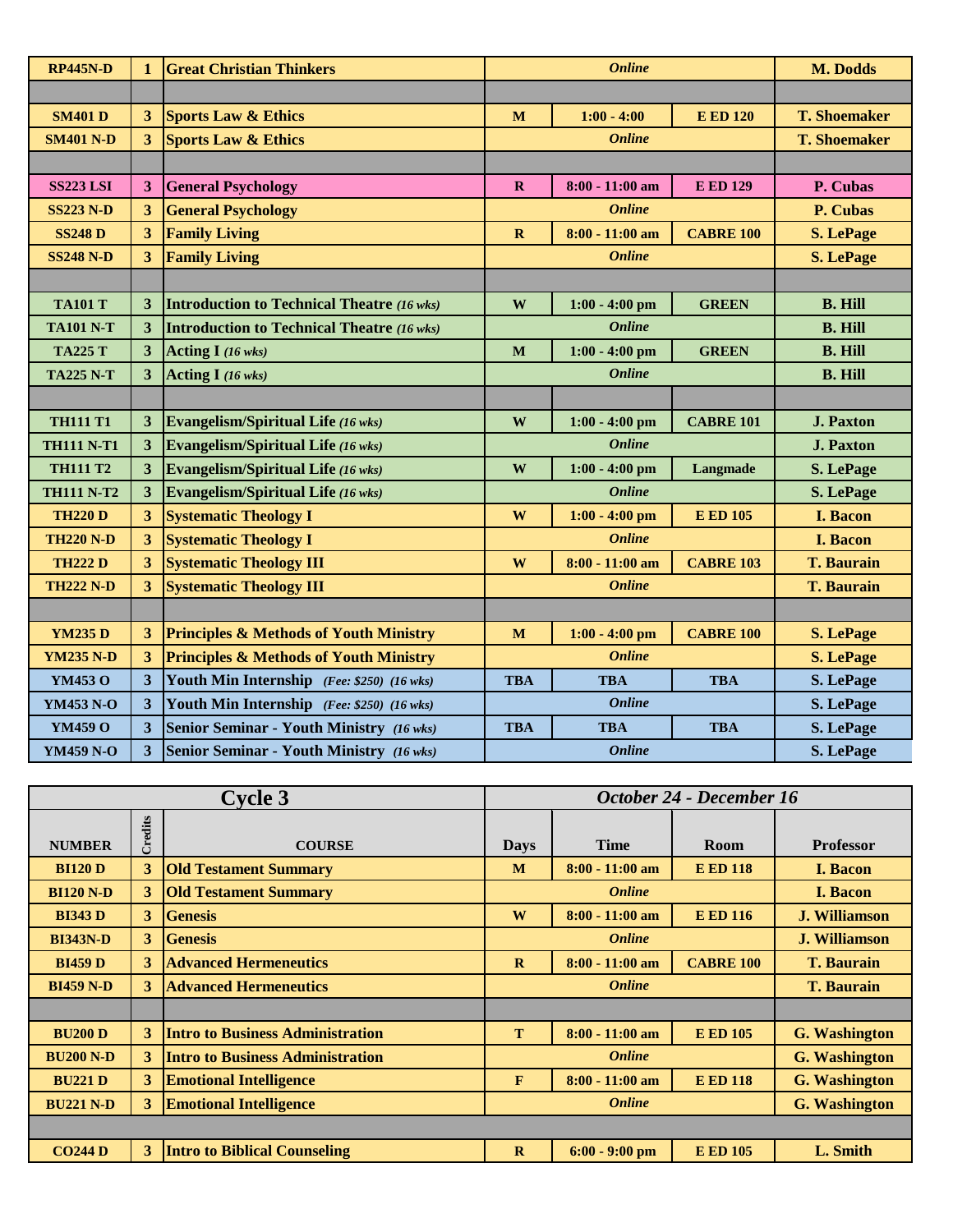| <b>CO244 N-D</b>  | 3              | <b>Intro to Biblical Counseling</b>           |              | <b>Online</b>      |                  | L. Smith              |
|-------------------|----------------|-----------------------------------------------|--------------|--------------------|------------------|-----------------------|
| <b>CO432 LSI</b>  | 3              | <b>Crisis Counseling</b>                      | $\mathbf T$  | $6:00 - 9:00$ pm   | <b>E ED 129</b>  | <b>J.</b> Larkin      |
| <b>CO432 N-E</b>  | 3              | <b>Crisis Counseling</b>                      |              | <b>Online</b>      |                  | <b>J.</b> Larkin      |
| <b>CO436 E</b>    | 3              | Death, Dying, & Grief Counseling              | M            | $6:00 - 9:00$ pm   | <b>E ED 105</b>  | J. Campa              |
| <b>CO436 N-E</b>  | 3              | <b>Death, Dying, &amp; Grief Counseling</b>   |              | <b>Online</b>      |                  | J. Campa              |
|                   |                |                                               |              |                    |                  |                       |
| <b>COM230 D</b>   | 3              | <b>Voice &amp; Diction in Public Speaking</b> |              | <b>CANCELLED</b>   |                  | <b>STAFF</b>          |
| <b>COM230 N-D</b> | 3              | <b>Voice &amp; Diction in Public Speaking</b> |              | <b>CANCELLED</b>   |                  | <b>STAFF</b>          |
|                   |                |                                               |              |                    |                  |                       |
| <b>ED247 D</b>    | 3              | <b>Foundations of Education</b>               | T            | $8:00 - 11:00$ am  | <b>E ED 125</b>  | M. Briggs             |
| <b>ED247 N-D</b>  | 3              | <b>Foundations of Education</b>               |              | <b>Online</b>      |                  | M. Briggs             |
| <b>ED411 D</b>    | 3              | <b>Instructional Strategies for ELL</b>       | M            | $1:00 - 4:00$ pm   | <b>E ED 125</b>  | <b>T. Hange</b>       |
| <b>ED411 N-D</b>  | 3              | <b>Instructional Strategies for ELL</b>       |              | <b>Online</b>      |                  | <b>T. Hange</b>       |
| <b>ED413 D</b>    | 3              | <b>Assessment Strategies for ELL</b>          | W            | $1:00 - 4:00$ pm   | <b>CABRE 100</b> | <b>V. Piercey</b>     |
| <b>ED413 N-D</b>  | 3              | <b>Assessment Strategies for ELL</b>          |              | <b>Online</b>      |                  | <b>V. Piercey</b>     |
| <b>ED459 D</b>    | $\mathbf{1}$   | <b>Senior Seminar - Education</b>             | T            | $1:00 - 2:30$ pm   | <b>E ED 125</b>  | <b>K. Hange</b>       |
| <b>ED459 N-D</b>  | 1              | <b>Senior Seminar - Education</b>             |              | <b>Online</b>      |                  | <b>K. Hange</b>       |
|                   |                |                                               |              |                    |                  |                       |
| <b>EN323 D</b>    | 3              | <b>British Literature I</b>                   | M            | $8:00 - 11:00$ am  | <b>E ED 116</b>  | <b>T. Hange</b>       |
| <b>EN323 N-D</b>  | 3              | <b>British Literature I</b>                   |              | <b>Online</b>      |                  | <b>T. Hange</b>       |
|                   |                |                                               |              |                    |                  |                       |
| <b>GE100 D1</b>   | $\mathbf{1}$   | <b>College Life Seminar</b>                   | T            | $1:00 - 2:30$ pm   | <b>Langmade</b>  | <b>J. Franz</b>       |
| <b>GE100 N-D1</b> | $\mathbf{1}$   | <b>College Life Seminar</b>                   |              | <b>Online</b>      |                  | <b>J. Franz</b>       |
| <b>GE100 D2</b>   | $\mathbf{1}$   | <b>College Life Seminar</b>                   | $\mathbf{R}$ | $1:00 - 2:30$ pm   | <b>Langmade</b>  | <b>J. Franz</b>       |
| <b>GE100 N-D2</b> |                | <b>College Life Seminar</b>                   |              | <b>Online</b>      |                  | <b>J. Franz</b>       |
|                   |                |                                               |              |                    |                  |                       |
| <b>HP231 D</b>    | 3              | <b>Western Civilization I</b>                 | $\mathbf{F}$ | $8:00 - 11:00$ am  | Conf C           | <b>T. Bitner</b>      |
| <b>HP231 N-D</b>  | 3              | <b>Western Civilization I</b>                 |              | <b>Online</b>      |                  | <b>T. Bitner</b>      |
| <b>HP338 N</b>    | 3              | The Christian & Contemporary Politics         |              | <b>Online Only</b> |                  | <b>T. Bitner</b>      |
|                   |                |                                               |              |                    |                  |                       |
| <b>IC111 D</b>    | 3              | <b>Introduction to Christian Missions</b>     | $\mathbf{F}$ | $8:00 - 11:00$ am  | <b>CABRE 101</b> | <b>J. Paxton</b>      |
| <b>IC111 N-D</b>  | 3 <sup>1</sup> | <b>Introduction to Christian Missions</b>     |              | <b>Online</b>      |                  | <b>J. Paxton</b>      |
|                   |                |                                               |              |                    |                  |                       |
| <b>MA000 N</b>    | $\mathbf{0}$   | <b>Math Placement Test</b>                    |              | <b>Online only</b> |                  | J. Briggs             |
|                   |                |                                               |              |                    |                  |                       |
| <b>MS340 D</b>    | 3              | <b>Theological Foundations of Ministry</b>    | T            | $8:00 - 11:00$ am  | <b>CABRE 100</b> | <b>S. LePage</b>      |
| <b>MS340 N-D</b>  | 3              | <b>Theological Foundations of Ministry</b>    |              | <b>Online</b>      |                  | <b>S. LePage</b>      |
|                   |                |                                               |              |                    |                  |                       |
| <b>MU110 D</b>    | 3              | <b>Music Appreciation</b>                     | M            | $1:00 - 4:00$ pm   | <b>Chorale</b>   | <b>U.</b> Christopher |
| <b>MU212 D</b>    | $\overline{2}$ | <b>Music Ministry in the Local Church</b>     | T            | $8:00 - 10:15$ am  | <b>E ED 109</b>  |                       |
| <b>MU212 N-D</b>  | $\mathbf{2}$   | <b>Music Ministry in the Local Church</b>     |              | <b>Online</b>      |                  | D. Peycke             |
|                   |                |                                               |              |                    |                  | D. Peycke             |
| <b>MU214 D</b>    | $\mathbf{1}$   | <b>Opera &amp; Musical Theatre WS</b>         | $\mathbf R$  | $4:00 - 5:30$ pm   | <b>Chorale</b>   | <b>B. Hill</b>        |
| <b>MU214 N-D</b>  | 1              | <b>Opera &amp; Musical Theatre WS</b>         |              | <b>Online</b>      |                  | <b>B. Hill</b>        |
| <b>MU437 D</b>    | $\overline{2}$ | <b>Choral Literature</b>                      | $\mathbf F$  | $10:00 - 12:15$    | <b>E ED 107</b>  | <b>J. Schell</b>      |
| <b>MU437 N-D</b>  | $\overline{2}$ | <b>Choral Literature</b>                      |              | <b>Online</b>      |                  | <b>J. Schell</b>      |
|                   |                |                                               |              |                    |                  |                       |
| <b>OAL300 D</b>   | $3^{\circ}$    | <b>Leadership Camping Skills</b>              | $\mathbf{R}$ | $1:00 - 4:00$ pm   | <b>E ED 120</b>  | <b>T. Shoemaker</b>   |